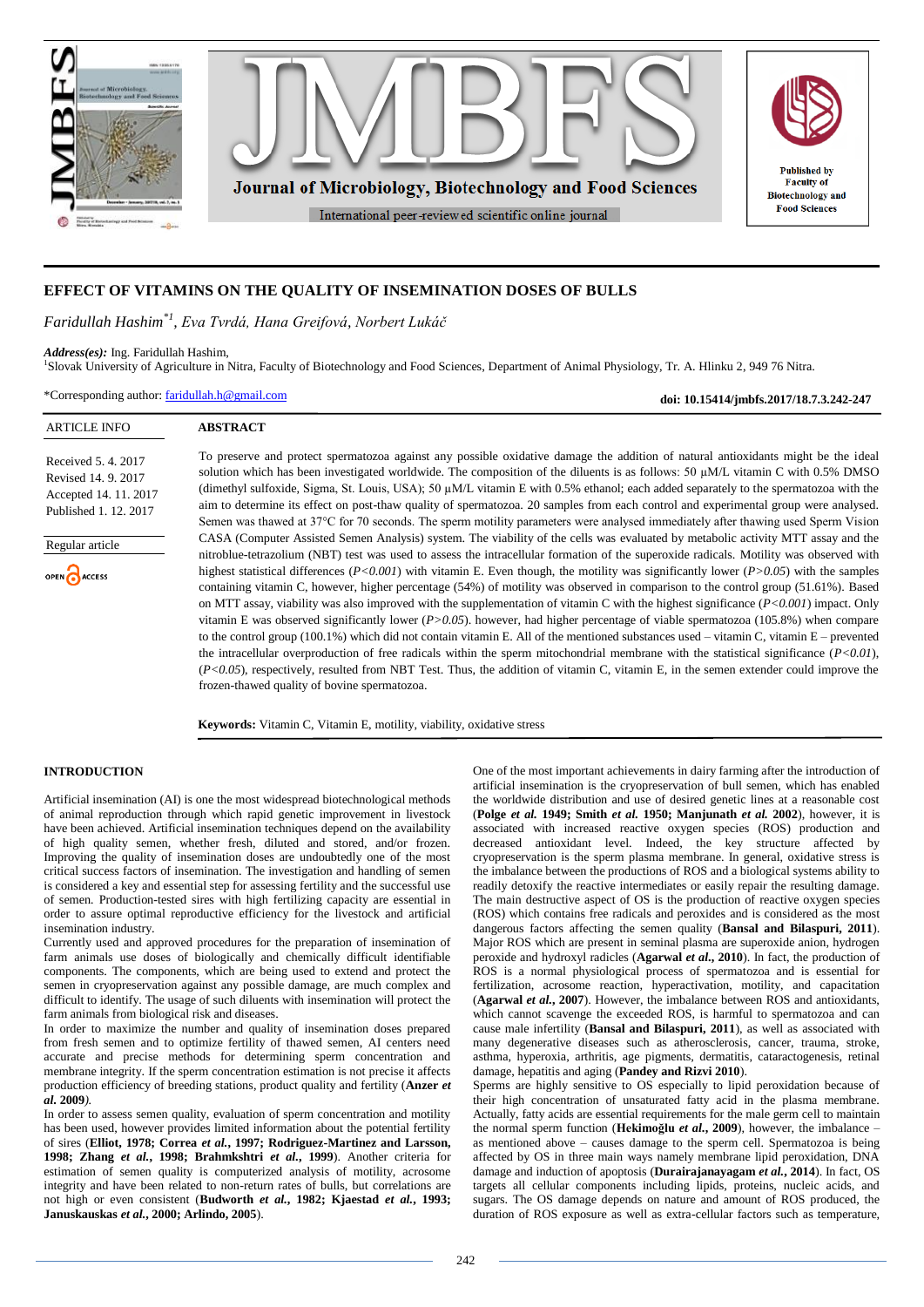oxygen tension and the composition of the surrounding environment (e.g. ions, proteins, and ROS scavengers) (**Agarwal** *et al.* **2008**).

In general, antioxidants are compounds and reaction which dispose, scavenge, and suppress the formation of ROS, or oppose their actions. Antioxidants break the oxidative chain reaction, thus reduce the oxidative stress (**Bansal and Bilaspuri, 2011**). Natural antioxidant enzyme systems include catalase, glutathione peroxidase and superoxide dismutase (**Baker** *et al.***, 1996; Agarwal**  *et al***., 2010**). Actually, spermatozoa are protected by various antioxidants and enzymes with antioxidant quality, in the seminal plasma or in spermatozoa itself to prevent oxidative damage, however that's not enough to scavenge the excessive amount of ROS. The addition of antioxidants to cryopreservation extenders has positive effect and improve semen parameters such as sperm motility and membrane integrity after thawing (**Bansal and Bilaspuri, 2011**). Studies has also demonstrated that antioxidants protect spermatozoa from ROS produced by leukocytes, prevent DNA fragmentation, improve semen quality, reduce cryodamage to spermatozoa, block premature sperm maturation, provide an overall stimulation to the sperm cells and improve assisted reproductive techniques outcome (**Agarwal** *et al.***, 2007; Tvrda** *et al.***, 2013**). On the other hand, studies have also shown that the decreased activities of antioxidant enzymes are associated with various types of cancer such as prostate cancer, bladder cancer, breast cancer, hepatic cancer, multiple myeloma (**Khan** *et al.* **2013**). The synthetic antioxidants are one of the solutions; however, the naturally occurring substances are preferable due its chemical diversity, structural complexity, availability, intrinsic biologic activity or lack of substantial toxic effects (**Tvrdá** *et al.***, 2015a**).

# **MATERIAL AND METHODS**

Bovine semen samples were obtained from 8 adult breeding bulls (Slovak Biological Services, Nitra, Slovak Republic). The samples had to accomplish the basic criteria given for the corresponding breed. The semen was obtained on a regular collection schedule using an artificial vagina. Only fresh semen with the required quality (minimum progressive motility 70 % and sperm concentration  $1\times10^{9}$  sperm/mL) was used for the subsequent processing of samples. All semen samples met the criteria set by the common standards used for producing AI doses. The semen samples were then diluted to a final concentration  $(11x10<sup>6</sup>)$ sperm/mL) in extender consisting of Triladyl, containing egg yolk, Tris, citric acid, sugar, buffers, glycerol, and antibiotics. Diluted semen samples were loaded into 0.25-ml French straws and cooled to 4°C and frozen at a pre- programmed rate in a digital freezing machine (Digitcool 5300 ZB 250; IMV). The straws were plunged into liquid nitrogen. Before use straws were thawed in 37°C water bath for 20 s. 50  $\mu$ M/L vitamin E with 0.5% ethanol and 50  $\mu$ M/L vitamin C (L-Ascorbic acid; Sigma-Aldrich; St. Louis, USA) with 0.5% DMSO (dimethyl sulfoxide, Sigma, St. Louis, USA) were added to the semen in order to investigate its effect on post-thaw quality of spermatozoa.

The motility analysis was carried out using a CASA (Computer Assisted Semen Analyzer) system – SpermVision<sup>TM</sup> program (MiniTűb, Tiefenbach, Germany) with the Olympus BX 51 microscope (Olympus, Japan). Each sample was placed into the Makler Counting Chamber (deph 10 µm, Sefi-Medical Instruments, Izrael) and the following parameters evaluated: the percentage of motile spermatozoa (motility  $> 5 \text{ µm/s}$ ; MOT), the percentage of progressively motile spermatozoa (motility > 20 µm/s; PROG), distance average path (DAP, μm), average path velocity (VAP,  $\mu$ m/s), linearity of track (LIN,  $\%$ ) and beat cross frequency (BCF, Hz). Twenty samples from each control and experimental group were analysed– each from experimental and control groups – of vitamin E and vitamin C. At least 1000 spermatozoa were analysed in each sample.

MTT (3[4,5-dimethylthiazol-2-y1]-2,5-diphenyltetrazolium bromide) is a yellow water-soluble tetrazolium salt. The succinate dehydrogenase system of the active mitochondria cleaves the tetrazolium ring and reduces it to water-insoluble purple formazan (**Slater** *et al.***, 1963; Aziz, 2006**). Subsequently, the amount of formed formazan can be determined by spectrophotometer in order to estimate the number of mitochondria, from which we can estimate the number of living cells. MTT method is more efficient for processing of large number of samples, if only sperm count is required, it is better to use MTT rather than CASA (comparative investigation), as well as it is faster and less expensive (Aziz, 2006). Thus, the viability of the cells is evaluated by the above-mentioned method. This colorimetric assay measures the conversion of a yellow tetrazolium salt (MTT) to blue formazan particles by mitochondrial succinate dehydrogenase of intact mitochondria within living cells. Formazan was then measured spectrophotometrically. The MTT tetrazolium salt (Sigma, St. Louis, USA) was dissolved in PBS (Dulbecco´s Phosphate Buffer Saline, Sigma, St. Louis, USA) at 5 mg/mL. 20  $\mu$ L of the solution was added to the cells (in 150  $\mu$ L medium per well). After a 2 h incubation (shaker, 37 ºC, 95% air atmosphere, 5% CO2), the cells and the formazan crystals were dissolved in 80 µL of acidified (0.08 M HCl; Centralchem, Bratislava, Slovak Republic) isopropanol (Centralchem, Bratislava, Slovak Republic). The optical density was determined at a wavelength of 570 nm against 620 nm as reference by a microplate ELISA reader (Anthos MultiRead 400, Austria). The data are expressed in percentage of the control.

The nitroblue-tetrazolium (NBT) test was used to assess the intracellular formation of the superoxide radical. This assay was conducted by counting the cells containing blue NBT formazan deposits, which were formed by reduction of the membrane permeable, water-soluble, yellow-colored, nitroblue tetrazolium chloride (2.2'-bis(4Nitrophenyl)-5,5'-diphenyl-3,3'-(3,3'-dimethoxy- $(2,2′-bis(4Nitrophenyl)-5,5′-diphenyl-3,3′-(3,3′-dimethoxy-$ 4,4′diphenylene) ditetrazoliumchloride; Sigma, St. Louis, USA) and superoxide radical. Formazan were measured spectrophotometrically. The NBT salt was dissolved in PBS (Dulbecco´s Phosphate Buffer Saline, Sigma, St. Louis, USA) containing 1.5% DMSO (dimethyl sulfoxide, Sigma, St. Louis, USA) to a final concentration of 1 mg/mL and added to the cells (10 µL per well). After 1 h of incubation (shaker, 37 ºC, 95% air atmosphere, 5% CO2), the cells were washed twice with PBS (phosphate buffer saline, Sigma, St. Louis, USA) and centrifuged at 300 x g for 10 min. Lastly, the cells and formazan crystals were dissolved in 2M KOH (potassium hydroxide; Centralchem, Bratislava, Slovak Republic) in DMSO. The optical density was determined at a wavelength of 570 nm against 620 nm as reference by a microplate ELISA reader (Anthos MultiRead 400, Austria). The data are expressed in percentage of the control.

Obtained data – from all the tests mentioned above – were statistically analysed using PC program GraphPad Prism 3.02 (GraphPad Software Incorporated, San Diego, California, USA). Descriptive statistical characteristics (mean, minimum, maximum, standard deviation and coefficient of variation) were evaluated. T-test and Wilcoxon matched pairs test were used for statistical evaluations. The level of significance was set at \*\*\*  $(P<0.001)$ ; \*\*  $(P<0.01)$  and \*  $(P<0.05)$ .

#### **RESULTS AND DISCUSSION**

The results have showed that the motility of the samples with the supplementation of vitamin C was with the mean value of 54% with S.D. of 7.896%, Min 39% and Max 69%, and CV of 14.62%, whereas, the control sample showed the mean value of 51.61% with the S.D. of 7.761%, Min 40% and Max 68%, and CV 15.04%. Which shows that the motility in comparison to the control group was significantly lower (*P>0.05*), however expressed higher percentage of motile spermatozoa (Table 1). The progressive motility indicated the mean value of 37.5% with the S.D. 4.934%, Min 28% and Max 48%, and CV 13.16%. On the other hand, progressive motility of the control group showed the mean value 33.17% with the S.D. 8.083%, Min 21% and Max of 50%, and CV of 24.37%. Thus, the progressive motility was significantly higher (*P<0.001*) in comparison to the control group (Table 4). Average path velocity (VAP) showed mean value of 71.95 μm/s with S.D. 3.198 μm/s and CV 4.45% and its related control group expressed mean value of 59.13 μm/s with S.D. 9.898 μm/s and CV 16.74%. Beat cross frequency (BCF) indicated mean value 27.33 Hz with the S.D. 1.784 Hz and CV 6.53% and the control group showed mean value 25.83 Hz with the S.D. 1.392 Hz and CV 5.39 %. Both VAP and BCF showed statistically higher significance (*P<0.001*) in comparison to its control groups. The other motility parameters such as LIN and STR have also indicated improved significance (*P<0.05*; Table 1).

**Table 1** The effect of vitamin C supplementation on the motility of frozen-thawed bovine spermatozoa

|                   | <b>MOT</b> |        | <b>PROG</b> |           | <b>VAP</b> |                | LIN   |                 | <b>STR</b> |              | <b>BCF</b> |            |
|-------------------|------------|--------|-------------|-----------|------------|----------------|-------|-----------------|------------|--------------|------------|------------|
| <b>Parameters</b> | Ctrl       | Vit. C | Ctrl        | Vit. C    | Ctrl       | Vit. C         | Ctrl  | Vit.C           | Ctrl       | Vit. C       | Ctrl       | Vit. C     |
| X                 | 51.61      | 54     | 33.17       | $37.5***$ |            | 59.13 71.94*** | 46.6  | 47.59 $\degree$ |            | 75.56 76.87* | 25.83      | $27.33***$ |
| Min               | 40         | 39     | 21          | 28        | 43.5       | 64.1           | 42    | 43              | 68         | 65           | 23.5       | 23.8       |
| Max               | 68         | 69     | 50          | 48        | 84.9       | 79.5           | 54    | 54              | 84         | 87           | 28.6       | 30.8       |
| S.D.              | 7.761      | 7.896  | 8.083       | 4.934     | 9.898      | 3.198          | 2.866 | 2.985           | 3.202      | 3.292        | 1.392      | 1.784      |
| CV(%)             | 15.04      | 14.62  | 24.37       | 13.16     | 16.74      | 4.45           | 6.15  | 6.27            | 4.24       | 4.28         | 5.39       | 6.53       |

 $\overline{x}$  – mean; S.D. - standard deviation; CV – coefficient of variation; Ctrl – control group; \*\*\* (*P*<0.001); \*\* (*P*<0.01) and \* (*P*<0.05).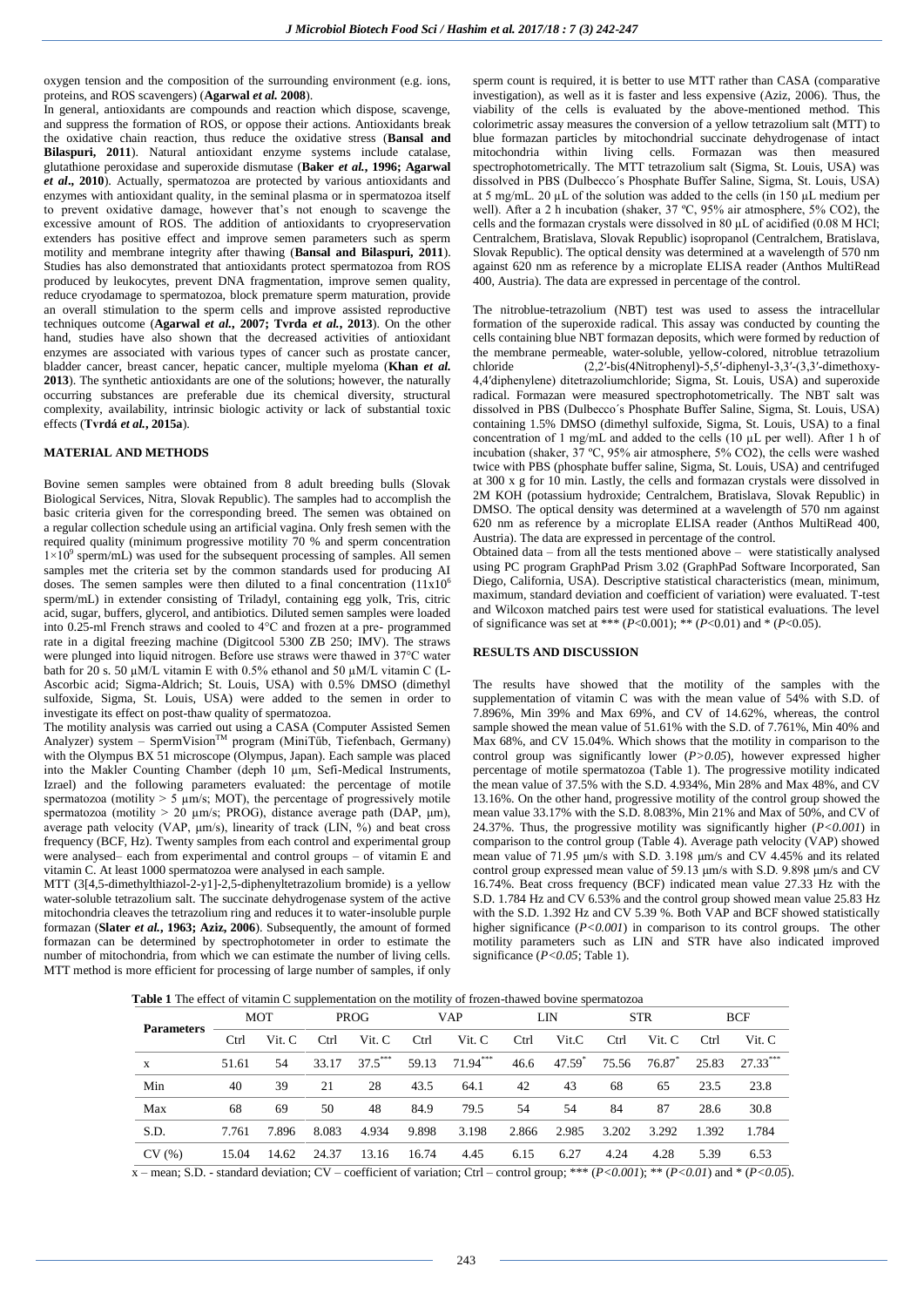The results from MTT test expressed – from the samples which included vitamin C – the mean value 166.2 % with the S.D. of 58.24 % and CV of 2.69 %. The control group – that did not contain vitamin C showed the mean value of 99.38 %, S.D. 19.79 % and CV 2.49 %. Thus, the MTT assay showed significantly (*P<0.001*) improved viability of spermatozoa with samples of vitamin C when compared to the control group (Table 2).

| Table 2 The effect of vitamin C on viability of spermatozoa. |  |  |  |
|--------------------------------------------------------------|--|--|--|
|--------------------------------------------------------------|--|--|--|

| Parameters               | <b>MTT</b>                                                              |            |  |  |  |  |  |
|--------------------------|-------------------------------------------------------------------------|------------|--|--|--|--|--|
|                          | Control group                                                           | Vitamin C  |  |  |  |  |  |
| X                        | 99.38                                                                   | $166.2***$ |  |  |  |  |  |
| Min                      | 84.92                                                                   | 103.8      |  |  |  |  |  |
| Max                      | 141.9                                                                   | 352        |  |  |  |  |  |
| S.D.                     | 19.79                                                                   | 58.24      |  |  |  |  |  |
| CV(%)                    | 19.913                                                                  | 35.042     |  |  |  |  |  |
| maan, CD<br>$\mathbf{v}$ | standard deviation, *** $(D \times 0.001)$ , ** $(D \times 0.01)$ and * |            |  |  |  |  |  |

 x – mean; S.D. - standard deviation; \*\*\* (*P<0.001*); \*\* (*P<0.01*) and \* (*P<0.05*).

The NBT test has also indicated protection against oxidative damage with the samples of vitamin C with the significant impact (*P<0.01*). The NBT test has showed the mean value of 166.2 % with the S.D. of 58.24 % and CV 60.559 %. Whereas, the control group expressed the mean value 99.38 % with the S.D. 19.79 % and CV 92.706 % (Table 3).

**Table 3** The effect of vitamin C on super oxide production of spermatozoa.

| Parameters         | <b>NBT</b>                                                                                                                                                                                                                                                                                                        |                                       |  |  |  |
|--------------------|-------------------------------------------------------------------------------------------------------------------------------------------------------------------------------------------------------------------------------------------------------------------------------------------------------------------|---------------------------------------|--|--|--|
|                    | Vitamin C<br>Control group                                                                                                                                                                                                                                                                                        |                                       |  |  |  |
| X                  | 100.5                                                                                                                                                                                                                                                                                                             | 21.83**                               |  |  |  |
| Min                | 15.86                                                                                                                                                                                                                                                                                                             | 1.476                                 |  |  |  |
| Max                | 289                                                                                                                                                                                                                                                                                                               | 46.1                                  |  |  |  |
| S.D.               | 93.17                                                                                                                                                                                                                                                                                                             | 13.22                                 |  |  |  |
| CV(%)              | 92.706                                                                                                                                                                                                                                                                                                            | 60.559                                |  |  |  |
| .<br>$\sim$ $\sim$ | $\mathcal{A}$ and $\mathcal{A}$ and $\mathcal{A}$ and $\mathcal{A}$ and $\mathcal{A}$ and $\mathcal{A}$ and $\mathcal{A}$ and $\mathcal{A}$ and $\mathcal{A}$ and $\mathcal{A}$ and $\mathcal{A}$ and $\mathcal{A}$ and $\mathcal{A}$ and $\mathcal{A}$ and $\mathcal{A}$ and $\mathcal{A}$ and $\mathcal{A}$ and | $\mathbf{H} = -\mathbf{H} \mathbf{H}$ |  |  |  |

 x – mean; S.D. - standard deviation; \*\*\* (*P<0.001*); \*\* (*P<0.01*) and \* (*P<0.05*).

The results of motility of spermatozoa with the supplementation of vitamin E indicated mean value 63.44 % with the S.D. of 9.789 %, Min of 4 2% and Max 79 %, and CV of 24.71 %. On the other hand, the control group indicated mean value of 55.96 % with S.D. of 9.166 %, Min 42 % and Max 76 %, and CV of 16.38 %. The motility of the samples containing vitamin E expressed higher significance (*P<0.001*) in comparison to its related control group. The progressive motility showed mean value of 43.9 % with the S.D. 8.794 %. Min 31 % and Max 59 %, and CV 20.03 %. Whereas, the control group resulted the mean value 35.79 % with the S.D. of 8.843 %, Min also 16 % and Max 57%, and CV 24.71 %. The progressive motility has also indicated higher statistical significance  $(P<0.001)$  in comparison to the control group (Table 4). All other motility parameters such as Average path velocity (VAP), Linearity of track (LIN), Straightness of track (STR) and Beat cross frequency (BCF) were also observed with the higher significant differences (*P<0.001*). VAP of the samples with vitamin E had mean value of 77.86 μm/s with S.D. 9.369 μm/s and CV 12.03 %. The control group showed mean value 62.13 μm/s, with the S.D. of 6.869 μm/s and CV 11.06 %. The LIN showed mean value of 53.9 % with the S.D. of 3.293 % and CV 6.11 %. Whereas, its control group indicated mean value 44.59 % with S.D. of 2.678 % and CV 6.01 %. The STR resulted with the mean value of 80.26 % with S.D. 6.257 % and CV 7.8 %. To compare with its related control group expressed mean value of 74.63 % with S.D. 3.249 % and CV 4.35 %. BCF indicated mean value 27.44 Hz with the S.D. 2.533 Hz and CV 9.23 %. whereas, its control group showed mean value 25.68 Hz with the S.D. 1.196 Hz and CV 4.66 % (Table 4).

|                   |       | <b>MOT</b> |       | <b>PROG</b> |       | <b>VAP</b> |       | LIN       |       | <b>STR</b> |       | <b>BCF</b> |
|-------------------|-------|------------|-------|-------------|-------|------------|-------|-----------|-------|------------|-------|------------|
| <b>Parameters</b> |       |            |       |             |       |            |       |           |       |            |       |            |
|                   | Ctrl  | Vit. C     | Ctrl  | Vit. C      | Ctrl  | Vit. C     | Ctrl  | Vit.C     | Ctrl  | Vit. C     | Ctrl  | Vit. C     |
|                   |       |            |       |             |       |            |       |           |       |            |       |            |
| X                 | 55.96 | $63.44***$ | 35.79 | $43.9***$   | 62.13 | $77.86***$ | 44.59 | $53.9***$ | 74.63 | $80.26***$ | 25.68 | $27.44***$ |
|                   |       |            |       |             |       |            |       |           |       |            |       |            |
| Min               | 42    | 42         | 16    | 31          | 55.1  | 55.1       | 36    | 43        | 66    | 67         | 23.8  | 20.2       |
|                   |       |            |       |             |       |            |       |           |       |            |       |            |
| Max               | 76    | 79         | 57    | 59          | 83    | 91.8       | 51    | 62        | 83    | 89         | 27.3  | 34.7       |
|                   |       |            |       |             |       |            |       |           |       |            |       |            |
| S.D.              | 9.166 | 9.789      | 8.843 | 8.794       | 6.869 | 9.369      | 2.678 | 3.293     | 3.249 | 6.257      | 1.196 | 2.533      |
|                   |       |            |       |             |       |            |       |           |       |            |       |            |
| CV(%)             | 16.38 | 15.43      | 24.71 | 20.03       | 11.06 | 12.03      | 6.01  | 6.11      | 4.35  | 7.8        | 4.66  | 9.23       |
|                   |       |            |       |             |       |            |       |           |       |            |       |            |

**Table 4** The effect of vitamin E supplementation on the motility characteristics of frozen-thawed bovine spermatozoa

x – mean; S.D. - standard deviation; CV – coefficient of variation; Ctrl – control group; \*\*\* (*P<0.001*); \*\* (*P<0.01*) and \* (*P<0.05*).

The results from MTT assay – with samples containing vitamin  $E$  – indicated mean 105.8% with the S.D. of 43.83 %, as well as Min 53.83 % and Max 175.9 % and CV 41.427 %. Whereas, its control group showed mean value of 100.1 % with the S.D. 34.32 % and Min 60.19 % and Max 169.8 % and CV 34.286 %. Although, vitamin E is not statistically significant (*P>0.05*), however, higher number of spermatozoa was observed viable (Table 5).

expressed mean value 101 % with S.D. 57.47 % and CV 56.9 %. Thus, the NBT test has also indicated protection against oxidative damage with the samples of vitamin E with the significant impact (*P<0.05*; Table 6).

**Table 6** The effect of vitamin E on super oxide production of spermatozoa.

| Parameters | <b>NBT</b>    |           |  |  |  |
|------------|---------------|-----------|--|--|--|
|            | Control group | Vitamin E |  |  |  |
| X          | 101           | 62.61     |  |  |  |
| Min        | 25.2          | 10        |  |  |  |
| Max        | 225           | 165       |  |  |  |
| S.D.       | 57.47         | 44.49     |  |  |  |
| CV(%)      | 56.9          | 71.059    |  |  |  |

 $\overline{x}$  – mean; S.D. - standard deviation; \*\*\* (*P<0.001*); \*\* (*P<0.01*) and \* (*P<0.05*).

In the aerobic incubation, reactive oxygen species causes the sperm plasma membrane, which is rich in polyunsaturated fatty acids and is susceptible to peroxidative damage, loss membrane integrity, decreased sperm motility, and eventually loss in fertility (**Alvarez** *et al.,* **1987**). Cryopreservation reduces the functionality of bull spermatozoa similar to other species (**Rasul** *et al.***, 2001**). Thus, the present study was conducted with the supplementation of vitamin C

**Table 5** The effect of vitamin E on viability of spermatozoa.

| Parameters                 | <b>MTT</b>    |                      |  |  |  |  |
|----------------------------|---------------|----------------------|--|--|--|--|
|                            | Control group | Vitamin <sub>E</sub> |  |  |  |  |
| X                          | 100.1         | 105.8                |  |  |  |  |
| Min                        | 60.19         | 53.83                |  |  |  |  |
| Max                        | 169.8         | 175.9                |  |  |  |  |
| S.D.                       | 34.32         | 43.83                |  |  |  |  |
| CV(%)                      | 34.286        | 41.427               |  |  |  |  |
| .<br>$\alpha$ $\mathbf{r}$ | $\frac{1}{2}$ | $1.4.7B$ $0.05$      |  |  |  |  |

x – mean; S.D. - standard deviation; \*\*\* (*P<0.001*); \*\* (*P<0.01*) and \* (*P<0.05*).

The NBT test – of the samples with vitamin  $E$  – showed the mean value of 62.61 % with the S.D. of 44.49 % and CV 71.059 %. Whereas, its related control group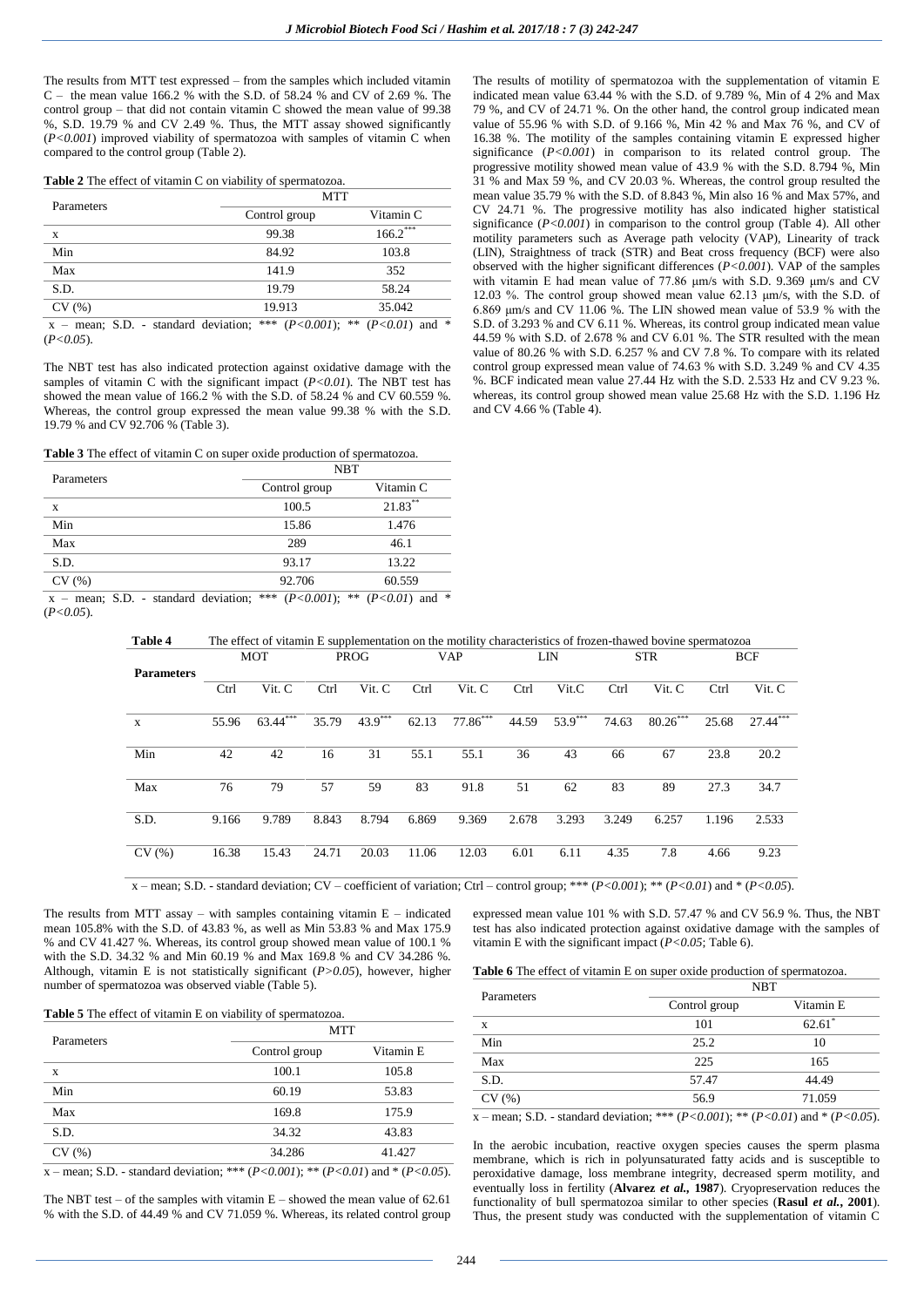and vitamin E in the cryopreservation to improve post-thaw spermatozoa motility, viability and decreased the damaged caused by super oxide production. Similar results have been found by **Andrabi** *et al.***, (2008)** on bull with the administration of vitamin C and vitamin E. **Breininger** *et al.* **(2005)** reported that the greater number of motile spermatozoa present in samples frozen with natural antioxidants would increase the fertilizing potential of post-thaw spermatozoa.

Our results showed improved motility with the samples with administration of vitamin C. In fact, all the motility parameters indicated higher percentage in comparison to the control group (Figure 1). However, motility itself was without statistical significance (*P>0.05*). According to **Verma and Kanwar (1998)** the doses dependent spermatozoa motility was the highest after 6 h incubation in 800  $\mu$ M/L vitamin C. however, the motility was reduced with concentrations  $>1000$ μM/L (**Verma and Kanwar, 1998**), which could be attributed to production ROS with the higher doses of vitamin C in presence of catalytic cations such as iron (**Agarwal** *et al.***, 2004**). Therefore, the higher concentration of vitamin C reduces or has no protective effect against  $H_2O_2$ - induced peroxidative damage of motility (**Donnelly** *et al.***, 1999; Agarwal** *et al.***, 2004**).

Our results have also showed that vitamin C improved the protection against super oxide production of spermatozoa (Figure 6). Agarwal reported that Vitamin C is able to promote the release of transition metals such as iron and copper from proteins to redux cycle and consequently to form oxygen radicals, thus can act as on pro-oxidant when added without the addition any other antioxidant (**Agarwal**  *et al.*, 2004). Concentration higher than 20  $\mu$ M/L are not protective against  $H_2O_2$ induced peroxidation damage of motility, in the contrary they increase the damage in normozoospermic and asthenozoospermic patient (**Agarwal** *et al.***, 2004**). Agarwal has also stated that 10 µM/L of vitamin C along with TEST yolk buffer failed to reduce the loss of motility in cryopreserved semen samples and similar results were obtained with vitamin E at concentrations of 40 and 60 μM/L (**Agarwal** *et al.***, 2004**). **Rolf** *et al.* **(1999)** reported based on a randomised double-blind study that vitamin C along with vitamin E failed to show improvement in semen parameters, sperm survival or pregnancy rates in couples with male factor infertility with the administration of high-dose the above mentioned both vitamin C and vitamin E for 56 days. However, **Agarwal** *et al***. (2010)** on the contrary, has stated several other studies (**Giovenco** *et al.***, 1987; Kessopoulou** *et al.***, 1995; Moilanen and Hovatta, 1995; Rolf** *et al.***, 1999**) to be effective and has also mentioned that further clinical studies should be carried out using selected patient with identified and clear DNA damage for whom antioxidant treatment could be beneficial.

Our results expressed that the viability of spermatozoa was improved with samples containing vitamin C (Figure 4). The oral administration of vitamin C in smokers had positive results as well (**Agarwal** *et al.***, 2004**). When 200 and 1000 mg was administered, significant results (P<0.01, P<0.001, respectively) were noticed in serum and seminal plasma (**Agarwal** *et al.***, 2004**). A greater significant improvement in concentration, morphology and viability was observed in 1000 mg treated group than 200 mg treated group, a significant positive correlation was observed between serum, seminal plasma vitamin C concentrations and sperm quality (**Agarwal** *et al.***, 2004**).

Our results demonstrated that the motility was improved with the samples cultured with vitamin E after the deep freeze with the highest statistical significance (*P<0.001*; Figure 2). **Agarwal** *et al.***, 2004** has reported that the addition of vitamin  $E(10)$  mM/L) along with cryoprotectants during cryopreservation is capable of preserving sperm motility more efficiently than cryoprotectant alone. Vitamin E may protect spermatozoa from oxidative damage, loss of motility and increase the sperm performance in the hamster egg penetration assay (**de Lamirande & Gagnon, 1992; Agarwal** *et al.***, 2010**). **Tvrda** *et al.* **(2013)** showed that vitamin E increased the motility from 0 to 24 hours of incubation, as well as suggested that it prevents the rapid loss of motility which normally occurs during the incubation of spermatozoa and maintains the motility under oxidative stress conditions, thus, improves the percentage of motile and viable spermatozoa under *in vitro* conditions. **Aitken** *et al.* **(1989)** reported that variable concentrations of vitamin E (800 μM/L, 10 mM/L) proved to be protective against lipid peroxidation.

Our results have also demonstrated that vitamin E reduced damage caused by production of superoxide production (Figure 5). **Agarwal** *et al***. (2010)** in another study reported based on results *in vitro* experiments that vitamin E may protect spermatozoa from oxidative damage, motility loss, and had also stated that randomized control trails of vitamin E to be effective in treating infertile males with high ROS levels. Another study assessed the use of vitamin E combination in the 27-infertile patience. 180 mg of vitamin E, NAC 600 mg/day or β-carotene 30mg/day were administered along with the conventional treatment and essential fatty acid for 6 months. Sperm concentration was significantly improved however, no change was noticed in morphology and motility in oligozoospermic patience (**Agarwal** *et al.***, 2004**).



**Figure 1** Motility parameters with the supplementation of Vitamin C. The level of significance was set at \*\*\*  $P < 0.001$ ; \*\*  $P < 0.01$ ; \*  $P < 0.05$ .



**Figure 2** Motility parameters with the supplementation of Vitamin E. The level of significance was set at \*\*\* P<0.001; \*\* P<0.01; \* P<0.05.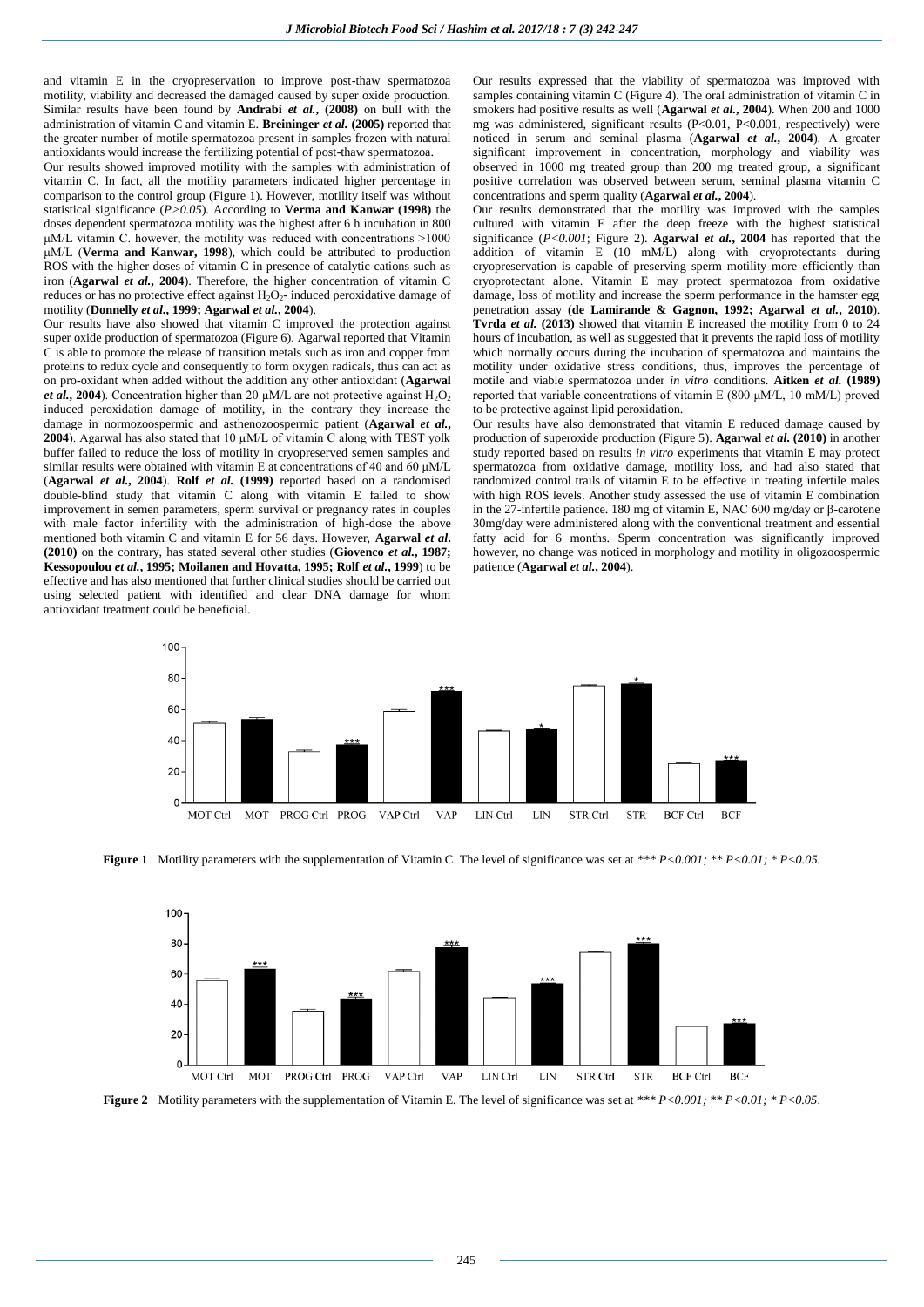

**Figure 3,4** The effect of vitamin E and vitamin C – respectively – on the viability of spermatozoa by MTT assay. The level of significance was set at *\*\*\* P<0.001; \*\* P<0.01; \* P<0.05.*



**Figure 5,6** The effect of vitamin E and vitamin C – respectively – on the spermatozoa superoxide production. The level of significance was set at *\*\*\* P<0.001; \*\* P<0.01; \* P<0.05.*

### **CONCLUSION**

The natural antioxidant such as vitamin C and vitamin E were used to protect and improve the post-thaw quality of bovine insemination doses. Improving the quality of insemination doses are undoubtedly one of the most successful factors of insemination. Cryopreservation reduces the functionality of the bull spermatozoa. As well as bovine sperm – like any other species – is affected in aerobic incubation by reactive oxygen species (ROS) due to its polyunsaturated fatty acids on the sperm plasma membrane which is susceptible to peroxidative damage. The ROS reduces sperm motility, membrane integrity and eventually loss in fertility. Therefore, the above mentioned active substances were administered. Based on the comprehensive assessment of the identified laboratory analysis we have come to the following conclusion.

The highest significant differences of motility parameters were observed with vitamin E. Even though, the motility was significantly lower with the samples containing vitamin C. However, progressive motility, average path velocity (VAP) and beat cross frequency (BCF) were observed with the highest significance. The lowest motility was observed with vitamin C. Viability of spermatozoa had the highest significance impact with the supplementation of vitamin C. Only vitamin E was observed significantly lower, however, had higher percentage of viable spermatozoa when compare to the control group which did not contain vitamin E. The highest viable spermatozoa were detected with supplementation of vitamin  $\overrightarrow{C}$  and the lowest was observed with the supplementation of vitamin E. The nitroblue-tetrazolium (NBT) test indicated that all substances used – vitamin C, vitamin E prevented the intracellular overproduction of free radicals within the sperm mitochondrial membrane with the statistical significance. The highest stimulating effect was observed with the supplementation of vitamin E and the lowest effect was detected with samples containing vitamin C.

Therefore, supplementing the above mentioned natural substances could be of scientific importance for extending the time of spermatozoa storage before further analysis of andrology experiments for instance artificial insemination or *in vitro* fertilization techniques. Moreover, further dosage and time dependant evaluation of similar natural antioxidant would be of great achievements. Hence, we can conclude from the present study that the post-thaw quality of bull spermatozoa could be improved with the supplementation of natural antioxidant namely vitamin C and vitamin E, which may increase the motility, viability and reduce the damage causes by super oxide production by quenching the free radicals which can be attributed to the antioxidant property of the selected mentioned substances.

**Acknowledgment:** The present work was developed with the support of the Research Centre AgoBioTech built under the project Building Research Centre,

AgroBioTech "ITMS 26220220180, and projects APVV-15-0544 and VEGA 1/0857/14.

### **REFERENCES**

Aitken, R. J., Clarkson, J. S., Fishel, S. (1989). Generation of reactive oxygen species, lipid peroxidation, and human sperm function. *Biology of Reproduction*, 41, 183-197. [http://dx.doi.org/10.1095/biolreprod41.1.183]( http:/dx.doi.org/10.1095/biolreprod41.1.183 )

Agarwal A., Lucky, H., Sekhon, H. (2010). The role of antioxidant therapy in the treatment of male infertility. *Human Fertility*, 13(4) 217-225. [http://dx.doi.org/10.3109/14647273.2010.532279](http://dx.doi.org/10.3109/14647273.2010.532279 )

Agarwal, A., Makker, K., Sharma, R. (2008). Clinical relevance of oxidative stress in male factor infertility. *American Journal of Reproductive Immunology,* 59, 2-11. http://dx.doi.org/10.1111/j.1600-0897.2007.00559.

Agarwal, A., Nallella, K. P, Allamaneni, S. SR., Said, T. M. (2004). Role of antioxidants in treatment of male infertility: an overview of the literature. *Reproductive BioMedicine Online,* 8(6), 616- 627. [http://dx.doi.org/10.1016/s1472-6483\(10\)61641-0]( http:/dx.doi.org/10.1016/s1472-6483(10)61641-0 )

Agarwal, A., Prabakaran, S. A., Sikka, S.C. (2007). Clinical relevance of oxidative stress in patients with male factor infertility: evidence-based analysis. In *AUA Update Series*, 26, 1-12.

Álvarez, J.G., Touchstone, J.C., Blasco, L., Storey, B.T. (1987). Spontaneous lipid peroxidation and production of hydrogen peroxide and superoxide in human spermatozoa, superoxide dismutase as major enzyme protectant against oxygen toxicity. *J. Androl*., 8, 338[. https://doi.org/10.1002/j.1939-4640.1987.tb00973.x](https://doi.org/10.1002/j.1939-4640.1987.tb00973.x)

Andrabi, S. M. H., Ansari, M. S., Ullah, N., Afzali, M. (2008). Effect of nonenzymatic antioxidants in extender on post-thaw quality of buffalo (Bubalus Bubalis) bull spermatozoa. *Pakistan Vet. J*., 28(4), 159-162.

Arlindo, A. M. Seminal plasma proteins and fertility indexes in the bull: The case for osteopontin. *Anim. Reprod,* 2, 3-10.

Askari, H. A., Check, J. H., Peymer, N. (1994). Effect of natural antioxidants tocopherol and ascorbic acids in maintenance of sperm activity during freeze– thaw process. *Archives of Andrology*, 33, 15. [http://dx.doi.org/10.3109/01485019408987797]( http:/dx.doi.org/10.3109/01485019408987797 )

Aziz, D. M. (2006). Assessment of bovine sperm viability by MTT reduction assay. *Ani. Rep. Sci*., 92, 1-8[. https://doi.org/10.1016/j.anireprosci.2005.05.029](https://doi.org/10.1016/j.anireprosci.2005.05.029)

Baker, H. W., Brindle, J., Irvine, D. S., Aitken, R. J. (1996). Protective effect of antioxidants on the impairment of sperm motility by activated antioxidants on the impairment of sperm motility by activated polymorphonuclear leukocytes. *Fertility and Sterility*, 65, 411-419. [https://doi.org/10.1016/s0015-0282\(16\)58109-6](https://doi.org/10.1016/s0015-0282(16)58109-6)

Bansal, A., K., Bilaspuri, G., S. 2011. Impacts of oxidative stress and antioxidants on semen functions. *SAGE-Hindawi Access to Research.* 686137. [http://dx.doi.org/10.4061/2011/686137](http://dx.doi.org/10.4061/2011/686137 )